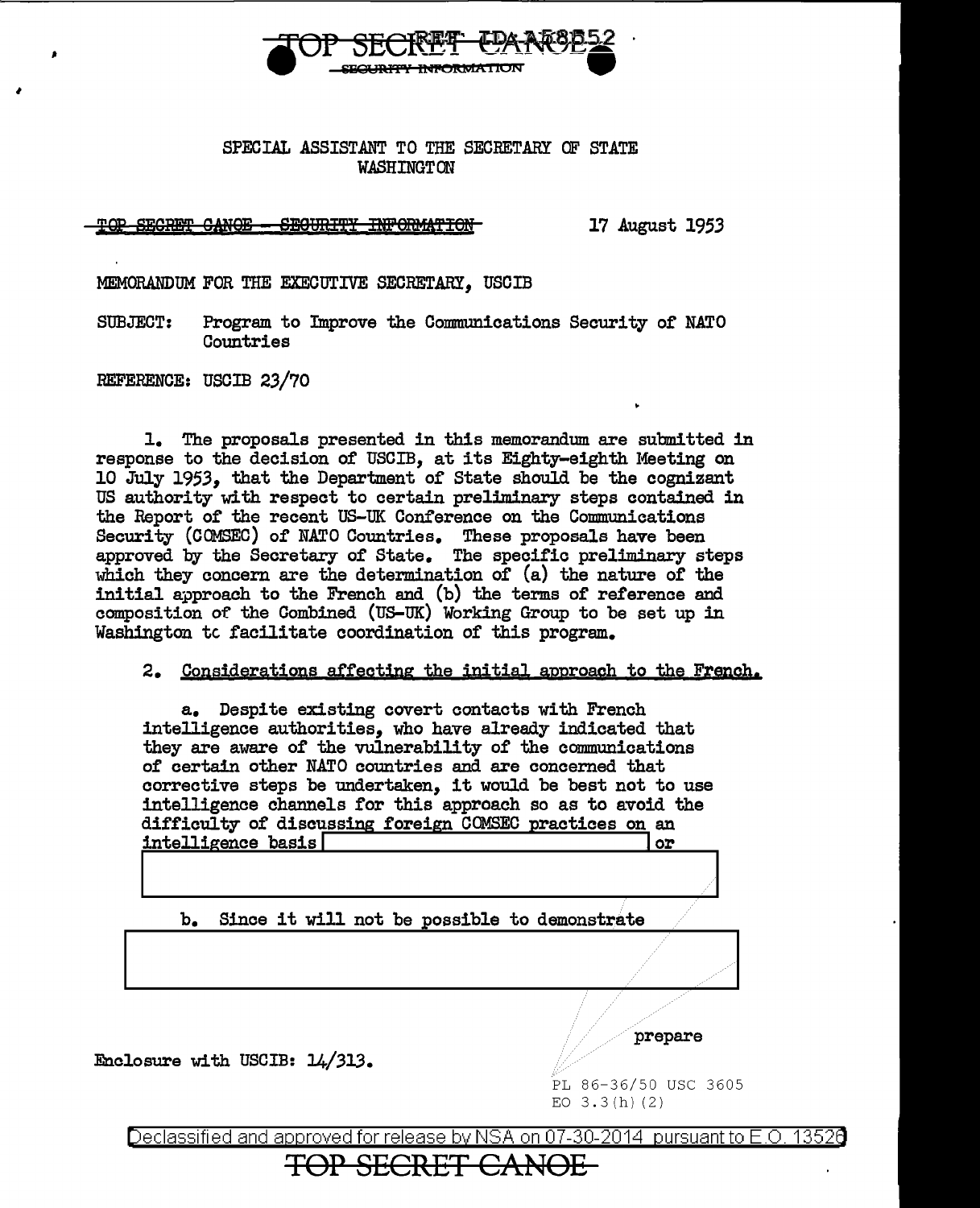

TOP SECRET CANOE - SECURITY INFORMATION

 $-2 -$ 

prepare jointly with the US and UK a set of minimum COMSEC standards and procedures to be applied throughout the NATO countries and then to assure that these standards and procedures can be met within the French Government before proposing them to others.

c. It will be imperative that all contacts made within the French Government are secure and are given adequate authority.

d. The Tripartite Security Working Group (US-UK-French),, which has been in existence since 1950, would appear to offer the best means of achieving an orderly and secure arrangement for direct discussion between the proper COMSEC authorities of the three governments. Although the work of this Group has not heretofore included CCMSEC matters, the Group has developed cooperative and secure contacts among responsible French authorities in general security matters.

3. The initial approach to the French. To assure wholehearted cooperation by the French in sponsoring jointly with the US and UK the overall program for other NATO countries and in making effective improvements in French COMSEC, the French Government should be approached first at the cabinet level. The project should then be assigned to the Tripartite Security Survey Group to establish proper contact between COMSEC authorities of the three governments. As a practical matter, and as a means of achieving the greatest possible compulsion, this approach should be undertaken jointly by US and UK representatives.

a. Phase 1. At the cabinet level the French Government should be requested by the US and UK ambassadors to agree in principle that the overall security of NATO requires that a broad program be undertaken to improve the security of the national communications of NATO countries, and that this program should be initiated through the Standing Group as a logical extension of the existing COMSEC program of the NATO organization itself. This improvement should be accomplished by the promulgation of minimum COMSEC standards to be adopted on a NATO-wide basis. To this end the terms of reference of the Tripartite Security Survey should be extended to include the preliminary development and application of these standards on a tripartite basis. This phase should be handled by the Department of State and the Foreign Office.

b. Phase 2. The Tripartite Security Working Group should then set up a technical sub-group to be composed of appropriate CCMSEC authorities selected by the Tripartite

**TOP SECRET CANOE** Security